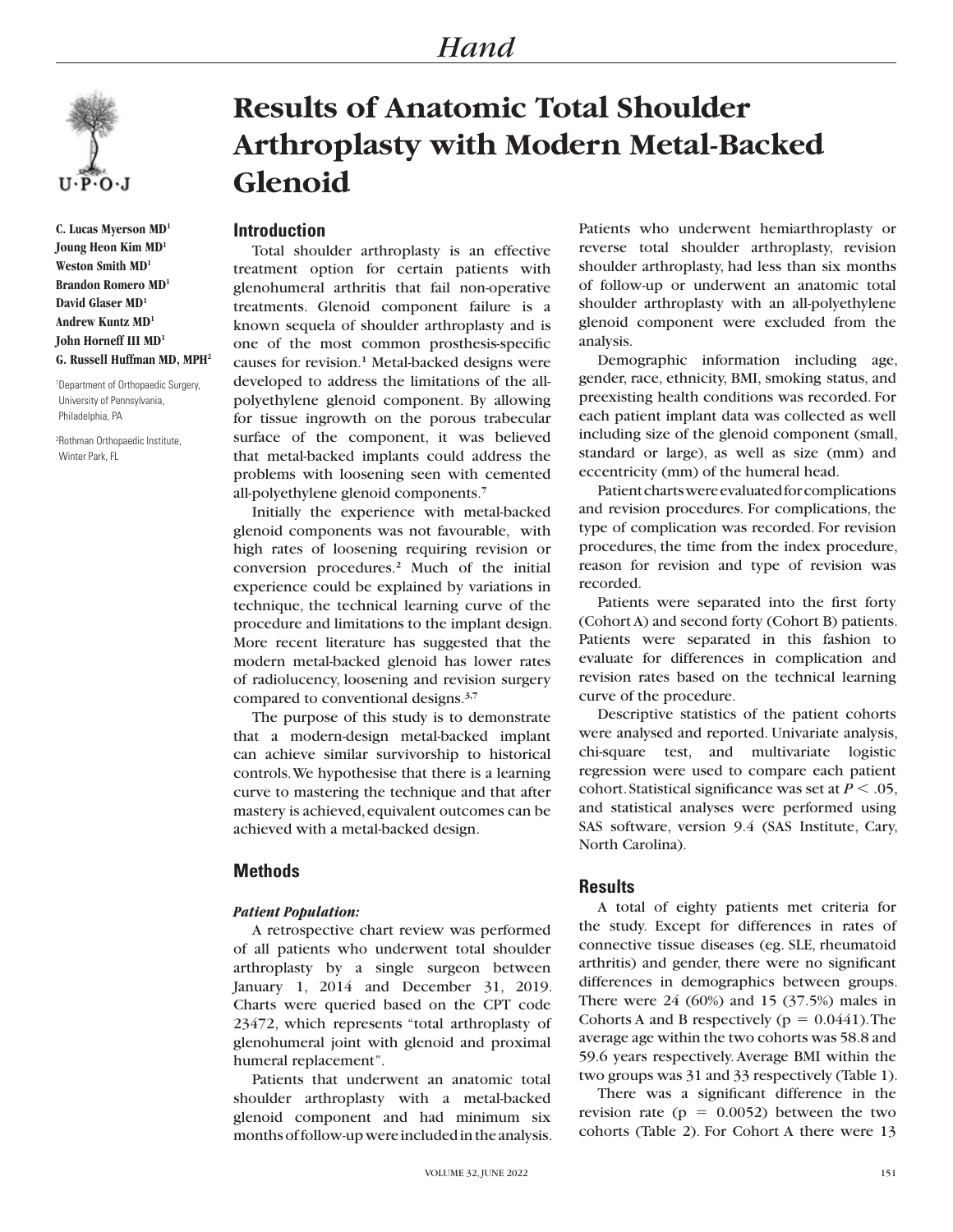152 MYERSON ET AL.

**Table 1. Demographic Data**

|                                                   | <b>Cohort A</b> | <b>Cohort B</b> | P-value |
|---------------------------------------------------|-----------------|-----------------|---------|
| Age (y)                                           | 58.8            | 59.6            | 0.6421  |
| Female, No. (%)                                   | 24 (40%)        | 15 (37.5%)      | 0.0441  |
| <b>BMI</b>                                        | 31              | 33              | 0.5297  |
| Smoker, No. (%)                                   | 7(17.5%)        | 8(20%)          | 0.5923  |
| Myocardial Infarction, No.<br>(%)                 | 2(5%)           | 3(7.5%)         | 0.6293  |
| Congestive Heart Failure,<br>No. (%)              | 3(7.5%)         | 4 (10%)         | 0.6923  |
| Peripheral Vascular<br>Disease, No. (%)           | 6 (15%          | 2(5%)           | 0.0769  |
| Cerebrovascular Accident,<br>No. (%)              | 2(5%)           | 3(7.5%)         | 0.6293  |
| Dementia, No. (%)                                 | $0(0\%)$        | $0(0\%)$        |         |
| COPD, No. (%)                                     | 8(20%)          | 5(12.5)         | 0.1521  |
| Connective Tissue Disease,<br>No. (%)             | 8(20%)          | $0(0\%)$        | 0.0029  |
| Peptic Ulcer Disease, No.<br>(%)                  | 3(7.5%)         | $0(0\%)$        | 0.0775  |
| Liver Disease, No. (%)                            | 5(12.5)         | $4(10\%)$       | 0.7235  |
| Diabetes, No. (%)                                 | 4 (10%)         | 10 (25%)        | 0.0775  |
| Leukemia/Lymphoma, No.<br>(%)                     | $0(0\%)$        | $0(0\%)$        |         |
| HIV/AIDS, No. (%)                                 | $0(0\%)$        | 3(7.5%)         | 0.0775  |
| Chronic Kidney Disease<br>(Mod - Severe), No. (%) | 6 (15%          | 2(5%)           | 0.136   |

|  | Table 2. Revision Rates of Cohorts A & B |  |  |  |  |  |  |
|--|------------------------------------------|--|--|--|--|--|--|
|--|------------------------------------------|--|--|--|--|--|--|

|                                                  | <b>Cohort A</b> | <b>Cohort B</b> | P-value |
|--------------------------------------------------|-----------------|-----------------|---------|
| <b>Revision Rate</b><br>No. (%)                  | 13 (16.25)      | 3(3.75)         | 0.0052  |
| Months to<br>Revision<br>from index<br>procedure | 17.8 (1-43)     | 12.7 (8-19)     |         |
| Mean (Range)                                     |                 |                 |         |

revisions that took place at an average 17 months (range: 1 to 43 months) from the index procedure. The causes for revisions included rotator cuff tearing  $(n = 4)$ , shoulder instability ( $n = 3$ ), shoulder pain and/or dysfunction ( $n = 3$ ), subscapularis tear ( $n = 2$ ) and stiffness ( $n = 1$ ). Eleven patients underwent revision total shoulder arthroplasty, while one patient underwent subscapularis repair and another underwent revision of the humeral component. The patient that underwent revision of the humeral component went on

to undergo conversion to reverse total shoulder arthroplasty five months later.

For Cohort B there were 3 revisions that took place at an average 12.7 months (range: 8 to 19 months) from the index procedure. The causes for revision included rotator cuff tear  $(n = 1)$ , adhesive capsulitis  $(n = 1)$ , and posterior shoulder instability ( $n = 1$ ). All patients underwent conversion to a reverse total shoulder arthroplasty.

There was no significant difference in complication rates  $(p = 0.2371)$  between groups. Within Cohort A there were 16 subjects who experienced complications, whereas in Cohort B there were 11 subjects who experienced complications. Within Cohort A complications included rotator cuff tears or insufficiency ( $n = 5$ ), adhesive capsulitis ( $n = 4$ ), and subscapularis tears (n = 2). There were  $\pm$  patients who underwent procedures post-operatively including arthroscopic lysis of adhesions and/or capsular release ( $n = 3$ ), manipulation under anesthesia  $(n = 1)$ , and arthroscopic debridement  $(n = 2)$ . Within Cohort B complications included rotator cuff tears ( $n = 3$ ), adhesive capsulitis ( $n = 2$ ). There was one death and one patient who developed a C. acnes prosthetic joint infection that was treated with arthroscopic debridement six months post-operatively.

There was no significant difference in component sizes between groups (Tables  $3 \& 4$ ). Specifically, there was no difference in humeral head size (p-value .2601), humeral head eccentricity (p-value 0.3871), or glenoid size (p-value 0.7918). There were no significant differences in component sizes between those patients that required revision and those that did not (p-values 0.7914, 0.9842, and 0.6954 for humeral head size, humeral head eccentricity and glenoid size respectively) (Tables 5 & 6).

### **Discussion**

The most notable finding of this study was that the revision rate for the first 40 patients was more than four times greater than that of the second 40 patients ( $p = 0.0052$ ). A previous study by Kempton et al. observed a learning curve of 40 cases

|                  | Cohort A              | <b>Cohort B</b> | P-value |
|------------------|-----------------------|-----------------|---------|
|                  |                       |                 | 0.7918  |
| Large No. $(\%)$ | 7 (8.75)              | 9(11.25)        |         |
| Standard No. (%) | 20 (25.00) 20 (25.00) |                 |         |
| Small No. $(\%)$ | 13 (16.25) 11 (13.75) |                 |         |

| Table 4: Humeral Component Size of Cohorts A & B |  |  |  |
|--------------------------------------------------|--|--|--|
|--------------------------------------------------|--|--|--|

|                                   |       | Cohort A Cohort B | P-value |
|-----------------------------------|-------|-------------------|---------|
| Humeral Head Size (mm)            | 4765  | 479               | 0.6552  |
| Humeral Head<br>Eccentricity (mm) | 3.175 | 26                | 0.4932  |